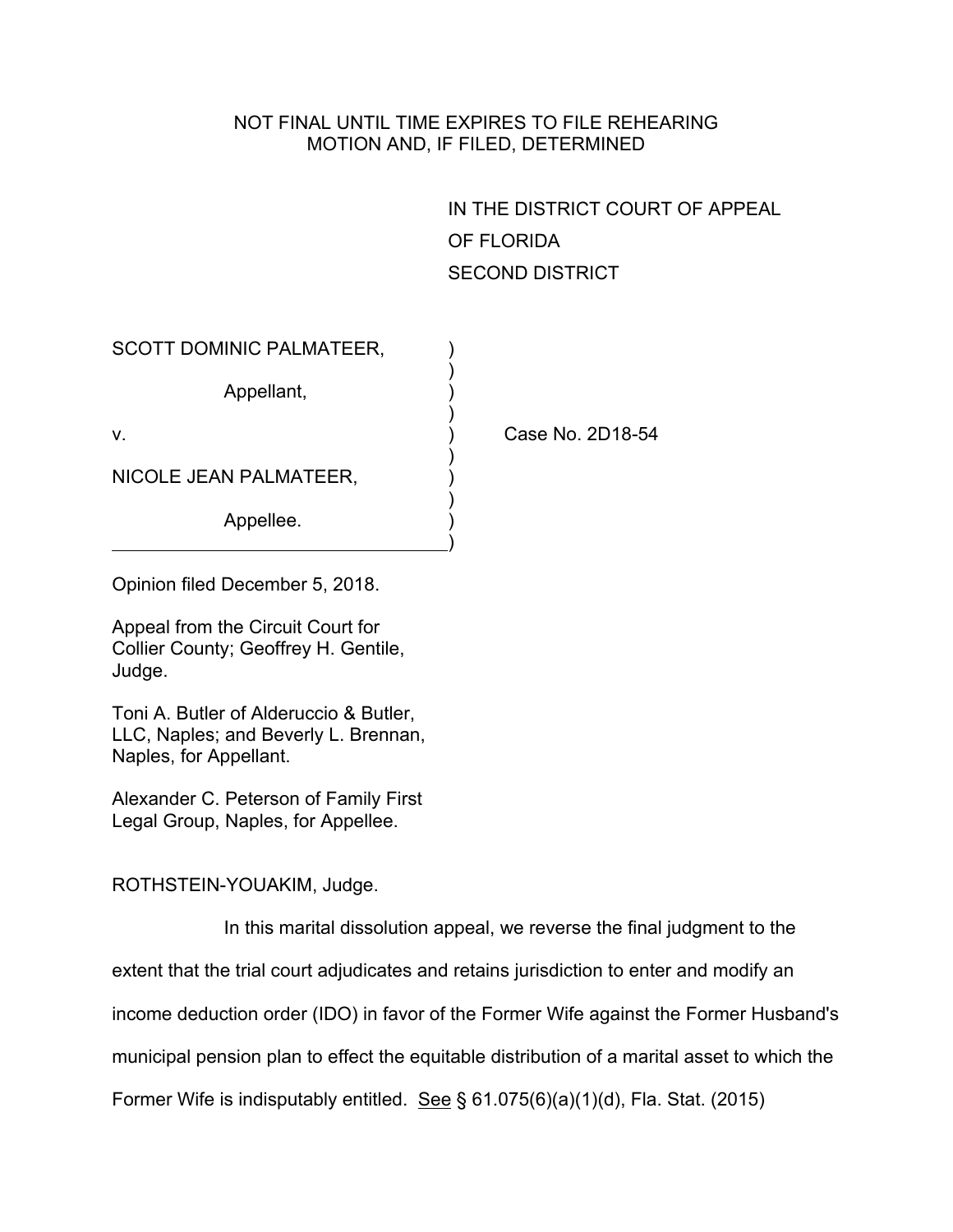(defining "marital assets" to include "[a]ll vested and nonvested benefits, rights, and funds accrued during the marriage in . . . pension . . . plans and programs"). Our precedent and the pertinent statutes constrain us to reverse notwithstanding that the parties not only failed to bring that precedent and those statutes to the trial court's attention but agreed to the entry of the IDO. See §§ 61.1301, 185.25, Fla. Stat. (2017); Motil v. Motil, 771 So. 2d 1251, 1251-52 (Fla. 2d DCA 2000) (reversing the imposition of an IDO to effect the equitable distribution of the former husband's pension plan despite the former husband's agreement to the entry of an IDO because an IDO in this context "is in direct contravention of the law"); see also Edwards v. Edwards, 819 So. 2d 837, 838 (Fla. 2d DCA 2002) ("[Qualified domestic relations orders] cannot be used to force direct payment to a nonparticipating spouse of a portion of a spouse's municipal pension benefits in order to achieve equitable distribution of marital assets.").

In so doing, we recognize the trial court's extensive efforts to find a workable solution in an acrimonious situation. We also recognize, as have other district courts of appeal, the difficulties created when a trial court is statutorily foreclosed from using one of its most effective and cost-efficient tools for enforcing the equitable distribution of a marital asset to which the former spouse is statutorily entitled.<sup>1</sup> See, e.g., Bd. of Trs. of Orlando Police Pension Plan v. Langford, 833 So. 2d 230, 235 (Fla. 5th DCA 2002) (suggesting alternatives to ordering direct payments from a municipal pension plan to the former spouse as part of an equitable distribution but observing that

<sup>&</sup>lt;sup>1</sup>It is well settled that a trial court may not enforce an equitable distribution award through its contempt power. See Pipitone v. Pipitone, 23 So. 3d 131, 135-36 (Fla. 2d DCA 2009) (collecting cases).